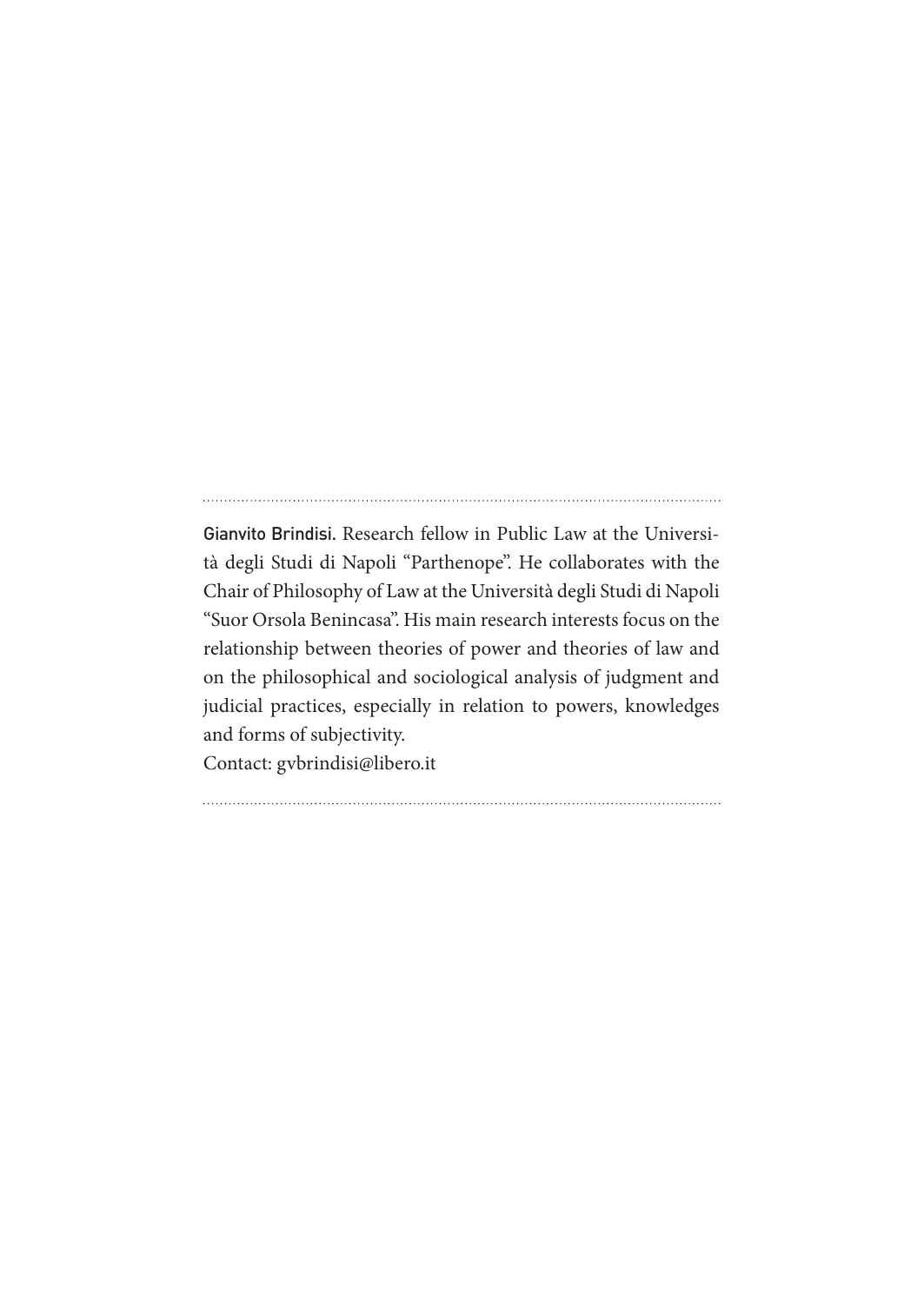# **JUDICIAL POWER AND GOVERNMENTALITY IN MICHEL FOUCAULT**

## **A Method for Considering the Form of Rationality of Judicial Governance**

## Gianvito Brindisi

Università degli Studi di Napoli "Parthenope"

Reception date April 9<sup>th</sup> 2015; Acceptance date may  $7<sup>th</sup>$  2015. This article is developed within PRIN project (2010-2011) titled "Giurisdizione e pluralismi", held at the Dipartimento di Giurisprudenza of the Università degli Studi di Napoli "Parthenope".

## **Abstract**

This article intends to offer a methodological clarification of Foucault's genealogy in relation to judicial practice, with the aim to apply it to judicial governance. In particular, it shows that beyond the distinctive questions of the debate on government by judges (creation of law and democratic legitimacy), a specific form of judicial governmentality has been created since 19<sup>th</sup> century, through the complex relationship of judiciary with technologies of power and forms of knowledge. The article tries to demonstrate that the problem of the government by judges can be rewritten and that judicial governance constitutes a new chapter of the judicial governmentality, a form of governmentality that makes the expertising the result of our legal and moral history.

## **Keywords**

Michel Foucault, judicial governance, judicial governmentality, legal globalization.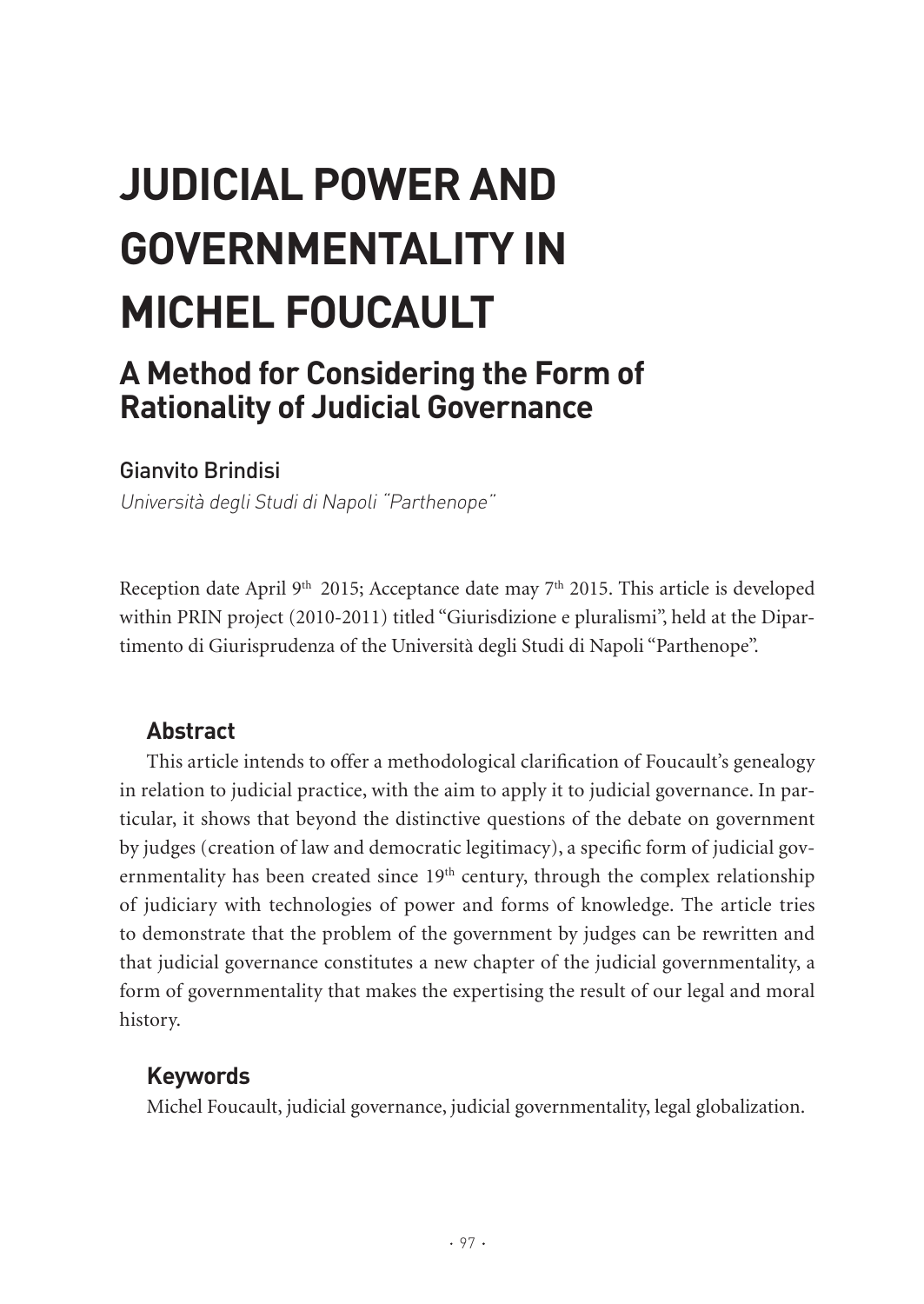#### **Resumen**

Este artículo pretende aclarar metodológicamente la genealogía de Foucault en relación con la práctica judicial, con la finalidad de aplicarla a la gobernanza judicial. En particular, se pretende mostrar que, más allá de las clásicas problemáticas del debate sobre el gobierno de los jueces (creación de derecho y legitimación democrática), desde hace el siglo XIX se creó una forma específica de gubernamentalidad judicial, gracias a una compleja relación de lo judicial con tecnologías de poder y formas de saber. El artículo intenta demostrar que el problema del gobierno de los jueces se puede volver a escribir y que la gobernanza judicial constituye un nuevo capítulo de la gubernamentalidad judicial, una forma de gubernamentalidad que convierte el *expertising* en el resultado de nuestra historia jurídica y moral.

#### **Palabras clave**

Michel Foucault, gobernanza judicial, gubernamentalidad judicial, globalización jurídica.

## **The Judicial Power in Foucauldian Method**

Since the debate on the global expansion of judicial power has exploded, towards the end of the 20th century, a wide literature has attempted to grasp its most significant aspects, also by reactivating old categories (government of judges), or inventing new ones (judicial governance).<sup>1</sup> With this study we would like to add some considerations to the debate by emphasizing the capability of social regulation exercised by judges in a complex field of governmentality. And we would like to do this through Michel Foucault's methodology, because we believe that judicial governmentality is a field in which his thought may express its hermeneutic power. An analysis which starts from Foucault's categories requires, however, a preliminary determination of the methodological core through which Foucault considered transformations of the judicial power. Therefore, the Foucault's method will be synthetically illustrated and then we will show

<sup>1.</sup> See at least C.N. Tate, T. Vallinder (eds.), *The Global Expansion of Judicial Power*, New York University Press, New York-London, 1995; S. Brondel, N. Foulquier, L. Heuschling (eds.), *Gouvernement des juges et démocratie*, Publications de la Sorbonne, Paris, 2001; M. Shapiro, A. Stone Sweet (eds.), *On Law, Politics and Judicialization*, Oxford University Press, Oxford, 2002.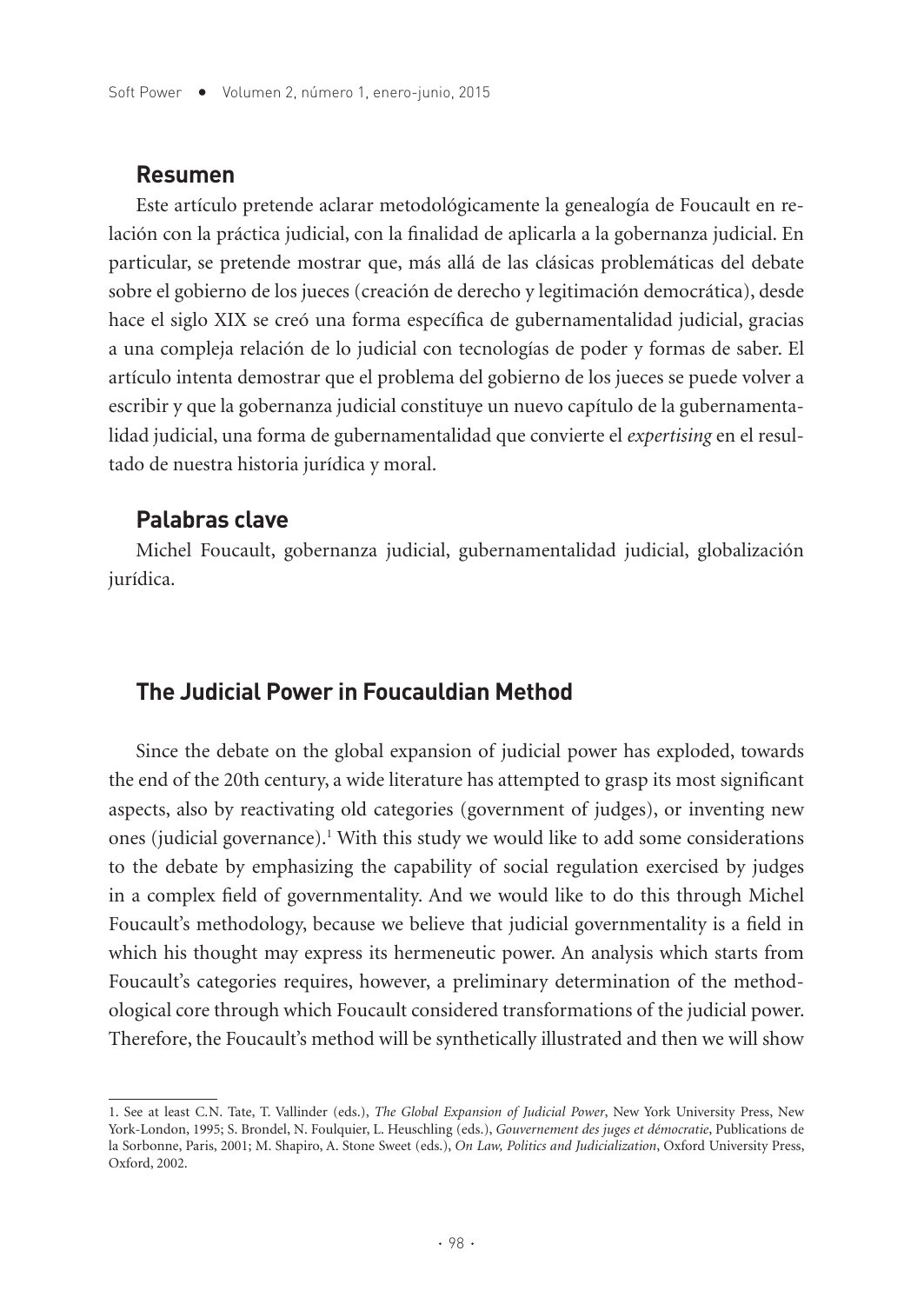through some examples how the judicial power was and is still part of a governmental device that has contributed in production of social order through its function of *partage*, which today is quantitatively and qualitatively changed.

On different occasions Foucault underlined the importance of law for the creation of our forms of experience.<sup>2</sup> This interest was made concrete in a series of analyses in which we believe a constant methodological core can be found, according to which the space of the trial is one of the places in which the strategic game which might prelude to a possible re-articulation of a regime of truth is decided and that can be inscribed, in short, in the "games of truth and error through which being is historically constituted as experience".3 From the Foucauldian point of view, judgment is 'populated' by different forces whose genesis needs to be investigated, which make judgment a pièce in the dramaturgy of the real. That means, in short, that judgment and trial are a sort of litmus test for understanding the changes of the juridical and moral experience and them political consistency.4

Judicial practices are made up of what Foucault called moral technologies, a concept involving the political technology of the body, the technologies of truth, the political technology of individuals, the technologies of the self, etc. In a certain circumstance Foucault defined the concept of governmentality like the interdependence between these technologies<sup>5</sup>, and in another one he explained that each correlation system between these technologies is qualified by the dominant technology<sup>6</sup>, with its rules, knowledge and forms of subjectivity.<sup>7</sup> Indeed, the character of these technologies is in their being matrixes of practical reason. Their value is not ontological, but genealogical and strategic: they are the object of movements and re-uses which give them an importance which from time to time differs within the system in which they are used. The conditions which make one practice or another socially acceptable and legitimate in a given historical period are, for Foucault, an autonomous field of research because of their regularity, of their "reason" — a word which, for Foucault, does not refer to the extra

<sup>2.</sup> See, for example, M. Foucault, "La vérité et les formes juridiques", in Id., *Dits et écrits I, 1954-1975*, Gallimard, Paris, 2001, pp. 1406-1491; Id., *Wrong-Doing, Truth-Telling. The Function of Avowal in Justice*, University of Chicago Press, Chicago, 2014. 3. M. Foucault, *The Use of Pleasure*, Vintage Books, New York, 1990, pp. 6-7.

<sup>4.</sup> About judgment in Foucault, see F. Ewald, "Pour un positivisme critique: Michel Foucault et la philosophie du droit", in *Droits*, 3, 1986, pp. 137-42. On the above-mentioned points, see G. Brindisi, *Potere e giudizio. Giurisdizione e veridizione nella genealogia di Michel Foucault*, Editoriale Scientifica, Napoli, 2010.

<sup>5.</sup> L.H. Martin, H. Gutman, P.H. Hutton (eds.), *Technologies of the Self: A Seminar with Michel Foucault*, Tavistock, London, 1988, p. 13.

<sup>6.</sup> M. Foucault, *Security, Territory, Population. Lectures at the Collège de France (1977-1978)*, Palgrave Macmillan, Houndmills, 2007, p. 8.

<sup>7.</sup> On this issue, see L. Bazzicalupo, "Governamentalità: pratiche e concetti", in *Materiali per una storia della cultura giuridica*, 43, 2013, pp. 395-414. See also P. Fitzpatrick, B. Golder, *Foucault's Law*, Routledge, New York, 2009.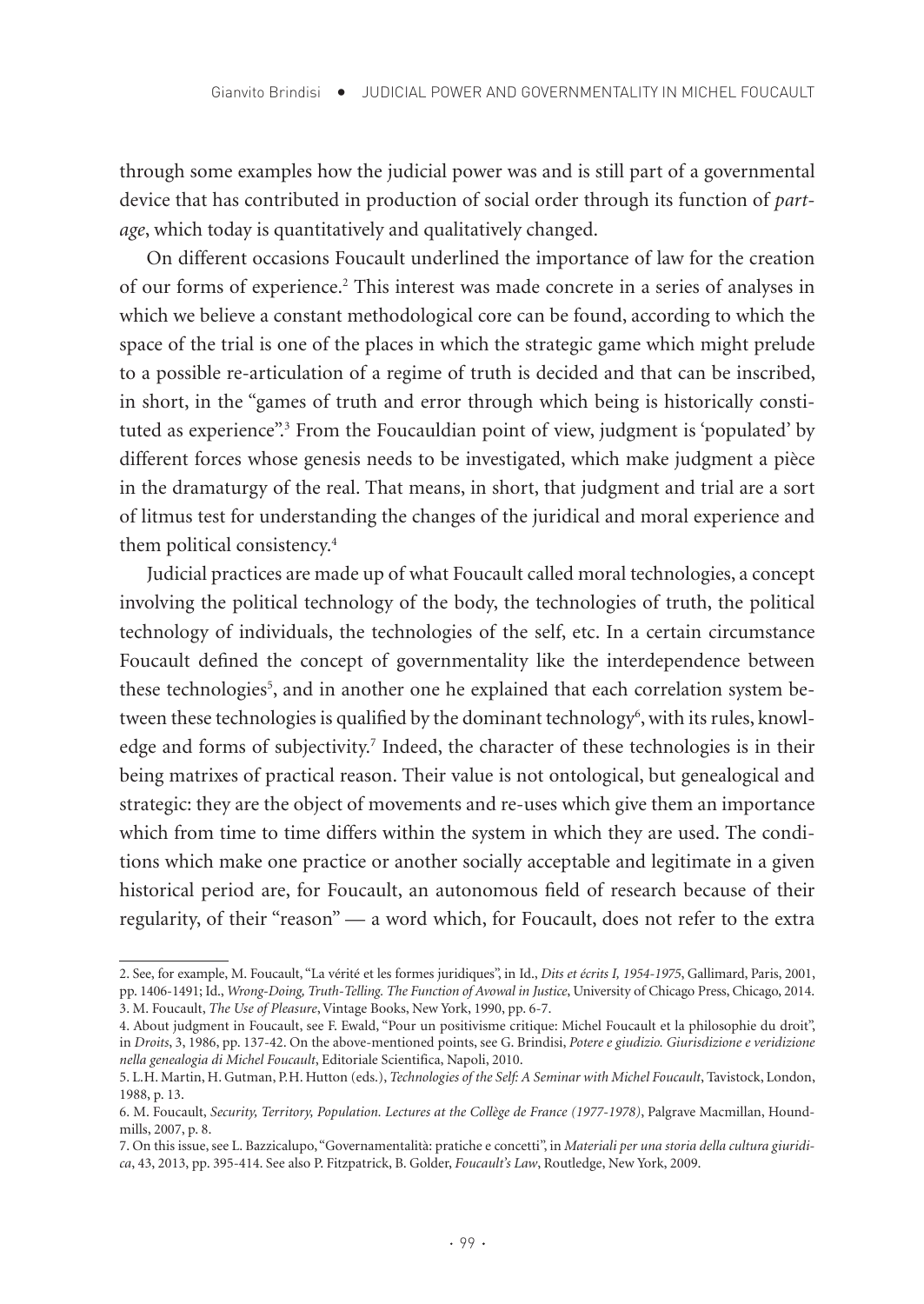temporal foundation of a phenomenon but to the strategy, which should be understood as the justification for phenomenal changes.

The strategic dimension of technologies emerges in the anti-Hobbesian conception of the civil war belonging to Foucault, for which it always works within the established power. An example is the constitution, in the 19th century, of a "dangerous class" which led to a transformation of legal rationality, because the criminological transcription of the crime and the re-codification of moral notions in criminal categories offered to power to punish the possibility of its extension to anomalies which were not included in the field of punishment. This was one of the uses of imprisonment, a practice which has allowed new procedures for objectification of the subject which, in relation to the higher 'describability' of subjectivity, have not only determined a lowering of the threshold of acceptability of punishing and being punished, but also a new awareness of judging in relation to the division between normal and abnormal subjects, normal and dangerous classes.<sup>8</sup>

A further constant element of Foucault's method, which is useful to investigate the creation of fields of experience, is the distinction between codes and moral technologies, in particular developed by his genealogy of ethics, but which may be traced back to the analytical scheme formulated in Discipline & Punish in relation to the connection between codes, technologies and objects of judgment. The importance of this distinction may be understood if we analyse the genealogical perspective through which Foucault showed that both the differences between paganism and Christianity, and those which are inside Christianity itself, may be understood only if we free ourselves from a conception of moral history as a history of codes or behaviours, and recognize in it the history of the relations existing between codes and the ways through which the subjects establish a relationship with themselves. Foucault distinguishes two Christian regimes of truth: a regime that corresponds to the moral code, which is organized around showing one's own faith and has its basis in the act of submission and obedience, and another one that corresponds to moral technology and that is organized around the act and the obligation of truth, in the imperative given to the subject to decipher itself in confession as a subject of desire.<sup>9</sup> It is in this relation between code and moral technology that Foucault recognizes an infinite series of compromises and frictions, which constitute the most proper characterization of Western moral history, marked by the perennial

<sup>8.</sup> On all these subjects see M. Foucault, *La société punitive. Cours au Collège de France (1972-1973)*, Gallimard-Seuil, Paris, 2012, pp. 23-39.

<sup>9.</sup> M. Foucault, *On the Government of the Living. Lectures at the Collège de France (1979-1980)*, Palgrave Macmillan, Houndmills, 2014.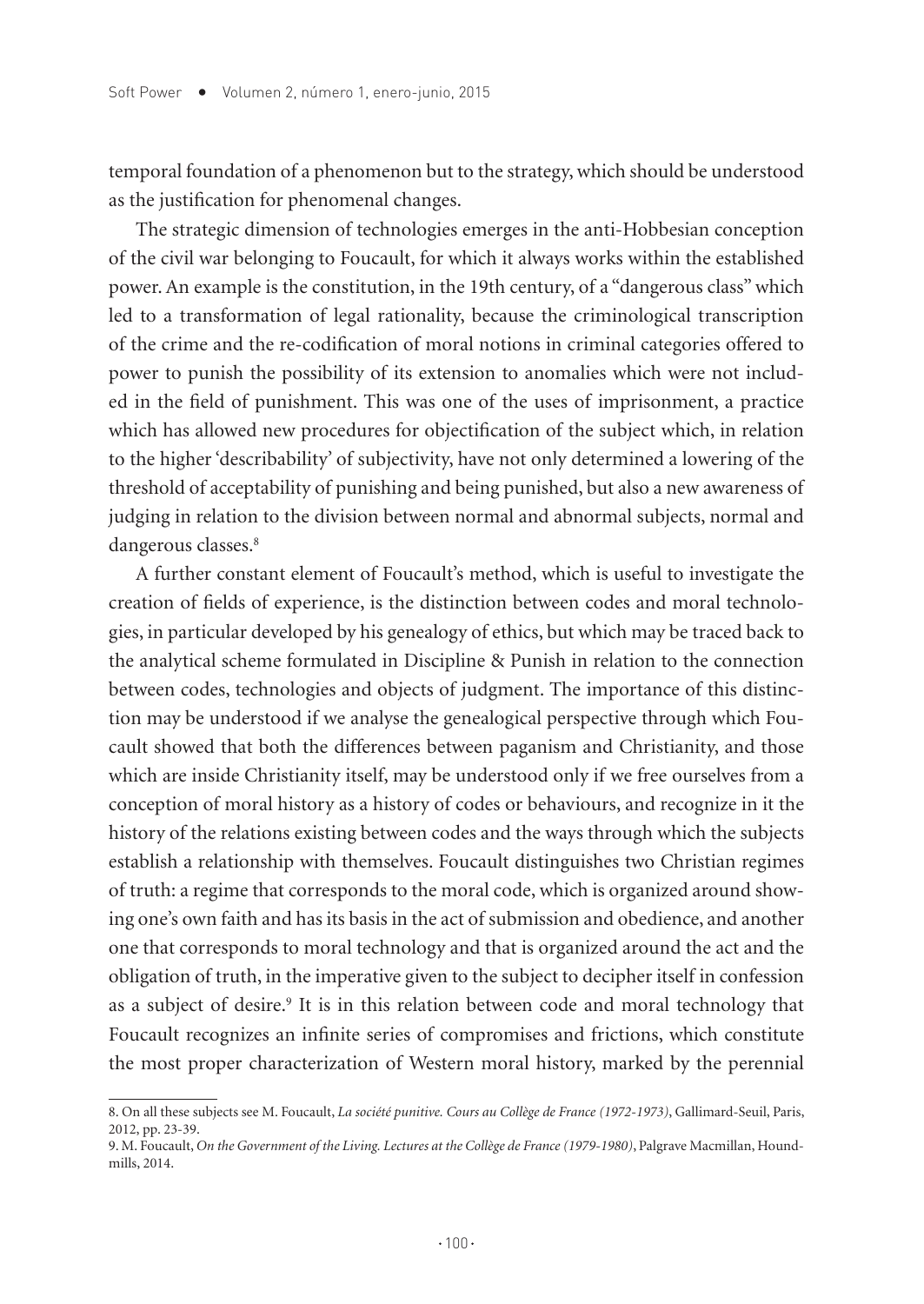difficulty in conciliating juridical subject and subject of truth, hermeneutics of the text and hermeneutics of the subject, faith as adherence to a dogmatic content and faith as performative *dire-vrai* on one's self,<sup>10</sup> and, in modernity, juridical subject and *homo criminalis*.

Such subjects will find their final definition in The Use of pleasure, where it is further specified that prescriptive values and rules are one thing, the real behaviours of individuals are another, and the way in which an individual should make himself or herself "an ethical subject acting in reference to the prescriptive elements that make up the code"11 is another thing again. Codes, values do not say anything about the ways in which they should be performed, elaborated or created, and the moral subject constitutes itself starting from behaviours on the basis of which he or she obligates himself or herself in relation to them. The integration of codes and prohibitions within a relationship with oneself is in fact always different, because, even when the code is the same, the elements constituting the how of moral experience, that is to say the ethical substances, the ways of subjection, the techniques and finally the *teloi* are always articulated in a different way.

Even though they are different in some aspects, we believe that genealogy of ethics and genealogy of prison have common methodological elements. In fact, with a more careful look, in Discipline & Punish, beside the subject of law, Foucault identifies a series of punishable objects or subjective matters which constitute in judgment a double psychological-moral operating below the code, and it will not be difficult to recognise in this a methodological principle which is very similar to that used in The Use of pleasure. In relation to the changes in the criminal system at the end of the 18th century, Foucault underlined that, beyond the small changes made to some elements of the code, the most important transformation had to do with the object of criminal judgment through the creation of a new objectivity.<sup>12</sup> What changed it was not the formal definition of the punishable element, but its quality, its substance: under the name of crime not only an object defined by the code, but also a series of anomalies, perversions and objects which cannot be qualified juridically but recognisable from a scientific point of view, were judged. In short, during modernity the object of judgment is not an act or a behaviour, but the way the subject is: judgment needs to know if the crime has already been written in the history of the subject, in his/her desire. As it is necessary to justify

<sup>10.</sup> M. Foucault, *Wrong-Doing, Truth-Telling. The Function of Avowal in Justice*, conferences III, IV and V.

<sup>11.</sup> M. Foucault, *The Use of pleasure*, p. 26.

<sup>12.</sup> M. Foucault, *Discipline & Punish: The Birth of the Prison*, Vintage Books, New York, 1995, p. 17.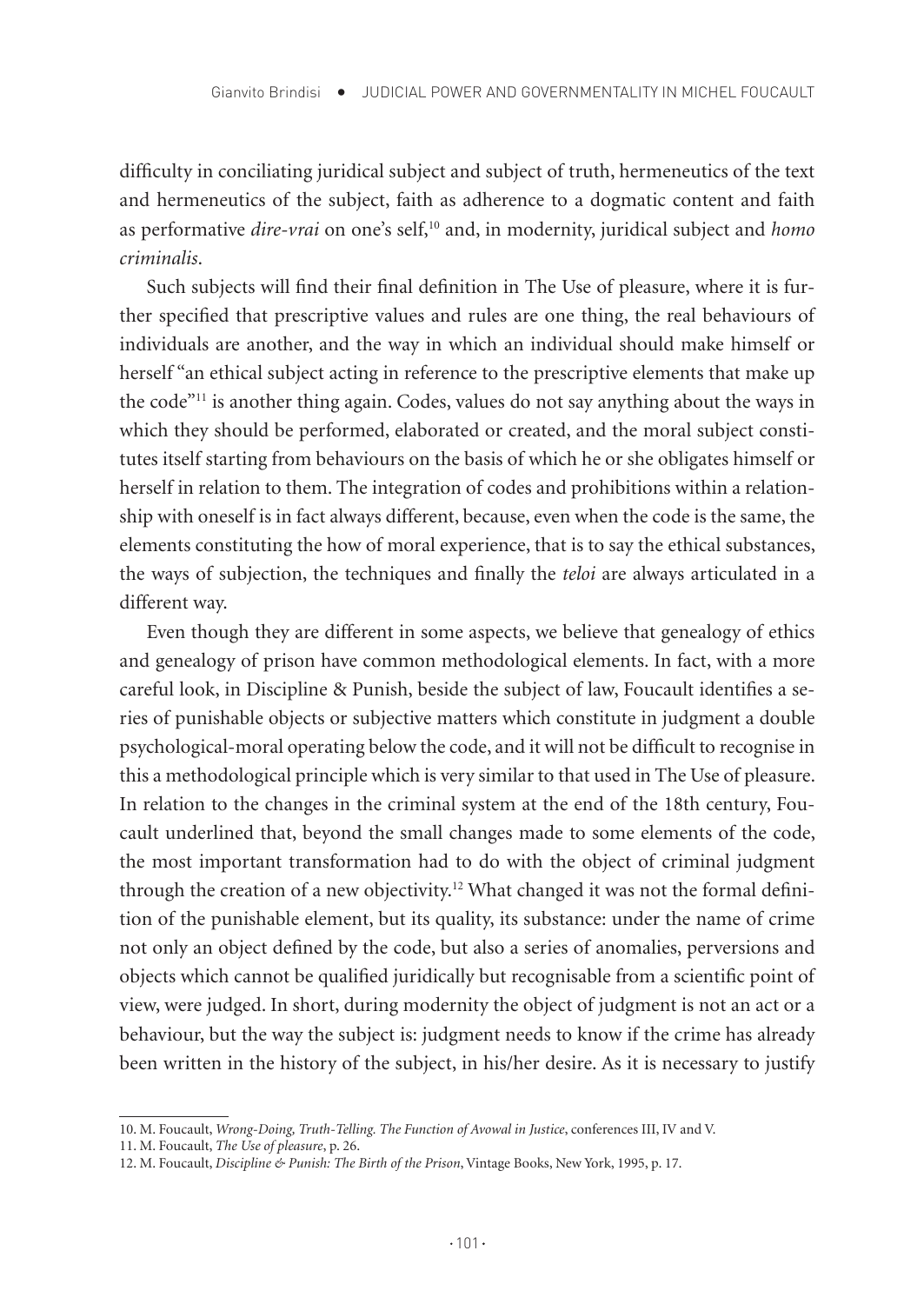the decision by using psychiatric discursiveness, the judgment sees its own rationality threshold changed, as it inserts evaluations in its own device which do not belong to the juridical field, but to the describable individuality (and therefore punishable and correctable) of the disciplinary system. Here we have to record the creation of the modern soul, as well as a change in the forms of judicial experience, which may be brought to light by the analysis of the way in which codes are made to work through procedures of objectification of the subject.

To continue with our line of reasoning on the method, the genealogy of ethics presupposes that the identity of moral code does not imply the identity of the ways in which it is possible to be constituted as moral agents, while the genealogy of law presupposes that the identity of the criminal code does not imply the identity of the ways in which a subject can fall within a criminal action, and being judged and punished. Law has a dynamic element which is made by the way in which the punishable matters come into play. Besides the subjective matter into which a subject is divided starting from the discourses and practices which allow him or her to modify the relationship with himself or herself (confession of the crime or confession of who he is), there is therefore to consider the mode of subjection, that is to say all the reasons pushing a subject to recognise his or her moral or juridical obligations. The techniques through which we can modify ourselves in order to become ethical subjects have their equivalent in the techniques which allow the objectification of the subject and make it the object of possible knowledge and behaviour. Finally, there is the fourth element, the *telos*, the goal towards which we aim in a moral behaviour, which finds its correspondence in the aim implied in the punishment of a subject.

## **The re-definitions of "judiciable" between government by judges and judicial governance: from the norm to the optimum**

What has been said so far allows us to recognize one of the specificities of Foucault's thought in the analyses of what may be defined as the continuous production and re-definition of the "judiciable" as a dimension peculiar to law.13 Such an analysis gives us the possibility of grasping the ways through which judgments are organised and justified, evaluating the confluence of heterogeneous elements in the judging 'unit' and

<sup>13.</sup> M. Foucault, "*La redéfinition du 'judiciable'"*, in *Justice*, 115, 1987, pp. 36-39.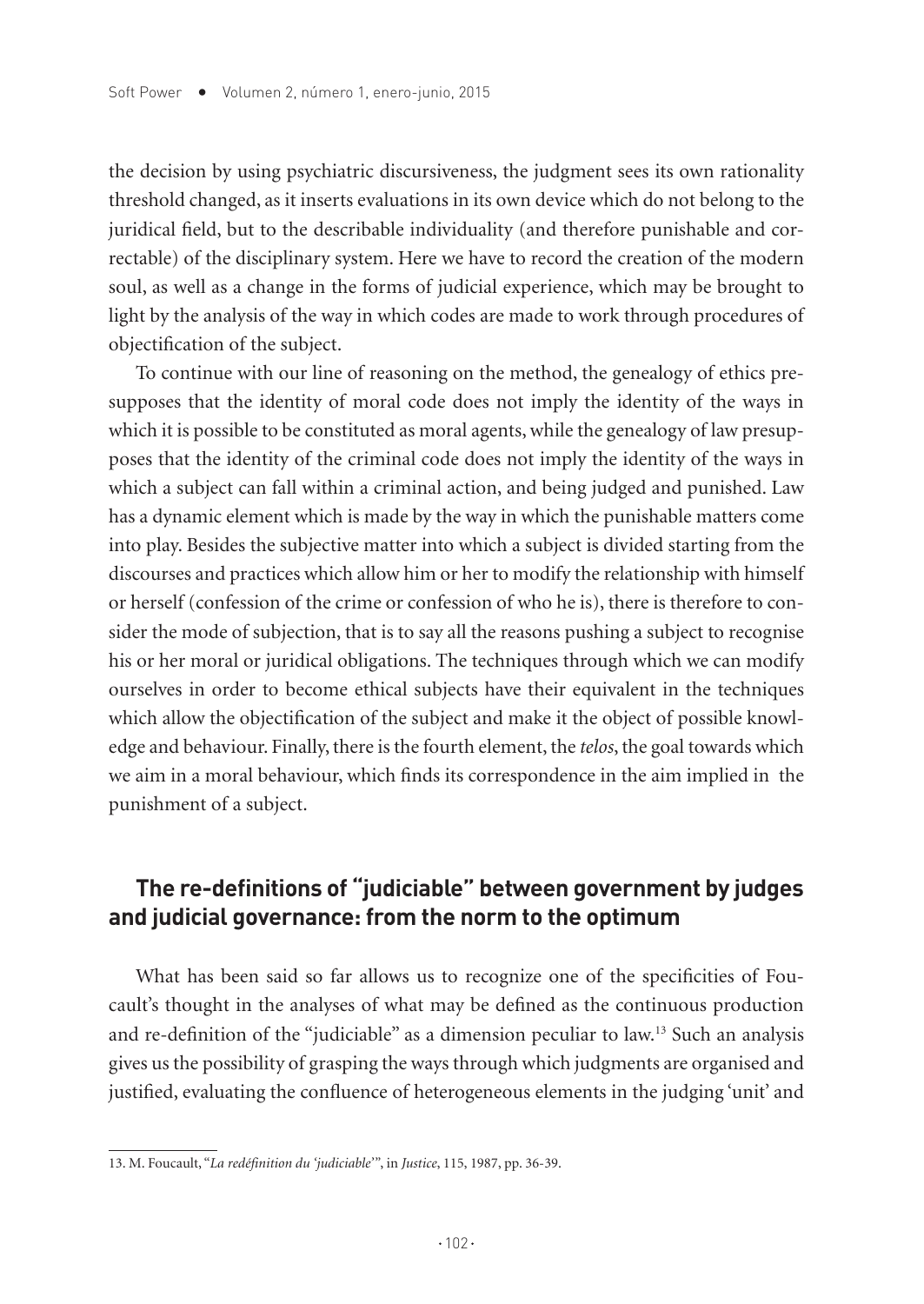dividing this latter in order to make emerge the conflicts which shake it, the positions of value that support it. This will demonstrate what the horizon of rationality of judgments is, their origin, the reason for which we believe they are in some way justified. In short, it is about analysing the historical re-definitions of objects of judgment and of subjects of knowledge and therefore the becoming of the forms of judgment in the more general field of the economy of the relations of power. It is in this way that the power of the judges performs a function of social regulation, and not simply of creation of new law. It is enough to think that, according to Foucault, the expansion of the normative power of judges did not have to wait for the crisis of legislation as a regulatory force; in the criminal process, where it is more difficult to deviate from the principle of legality, judging is not in fact equivalent to applying legislation. It has been seen since the 19th century that law has been open to recognising concepts which were created outside itself, such as that of socially dangerousness, which has neither judicial nor medical nature and has a function that is substantialistic and individualizing in judgment.

As well known, the phenomena of internationalization and jurisdictionalization of  $law<sup>14</sup> determined a new problematization of judgment in relation to multiple phenomena.$ ena, among which the increased role of judges within contemporary democracies and apart from this (*lex mercatoria*), the role of International and Supranational Courts, and finally the dialogue between the Courts of different countries even though there is not any obligation in this regard. In this respect we talk about judicial governance, not to be confused with the government by judges, because its main characters are the inclusion of the private individuals in the decision processes and the action in the absence of the legislation.<sup>15</sup>

We believe that it is possible in the light of Foucault's analysis to make an attempt not only to explain the particular origin of the phenomenon, but to broaden the series of problems it gives rise to. These are problems about which Foucault started to think during the second half of the 70s, by analysing the dissemination of the judicial functions throughout the whole social body because of his increasing interest for the process of governmentalization of contemporary states.

In *La redéfinition du "judiciable"* Foucault says that the emergence of pluralism has forced the state to change regarding to its rationality, founded on the relation liberty/law. The basis of the new economy of power relations becomes the judiciary. Besides recalling the new functions assigned to judiciary, Foucault underlines the

<sup>14.</sup> V. Omaggio, *Il diritto nello stato costituzionale*, Giappichelli, Torino, 2011, pp. 84-85.

<sup>15.</sup> M.R. Ferrarese, *La governance tra politica e diritto*, il Mulino, Bologna, 2010, pp. 121-146.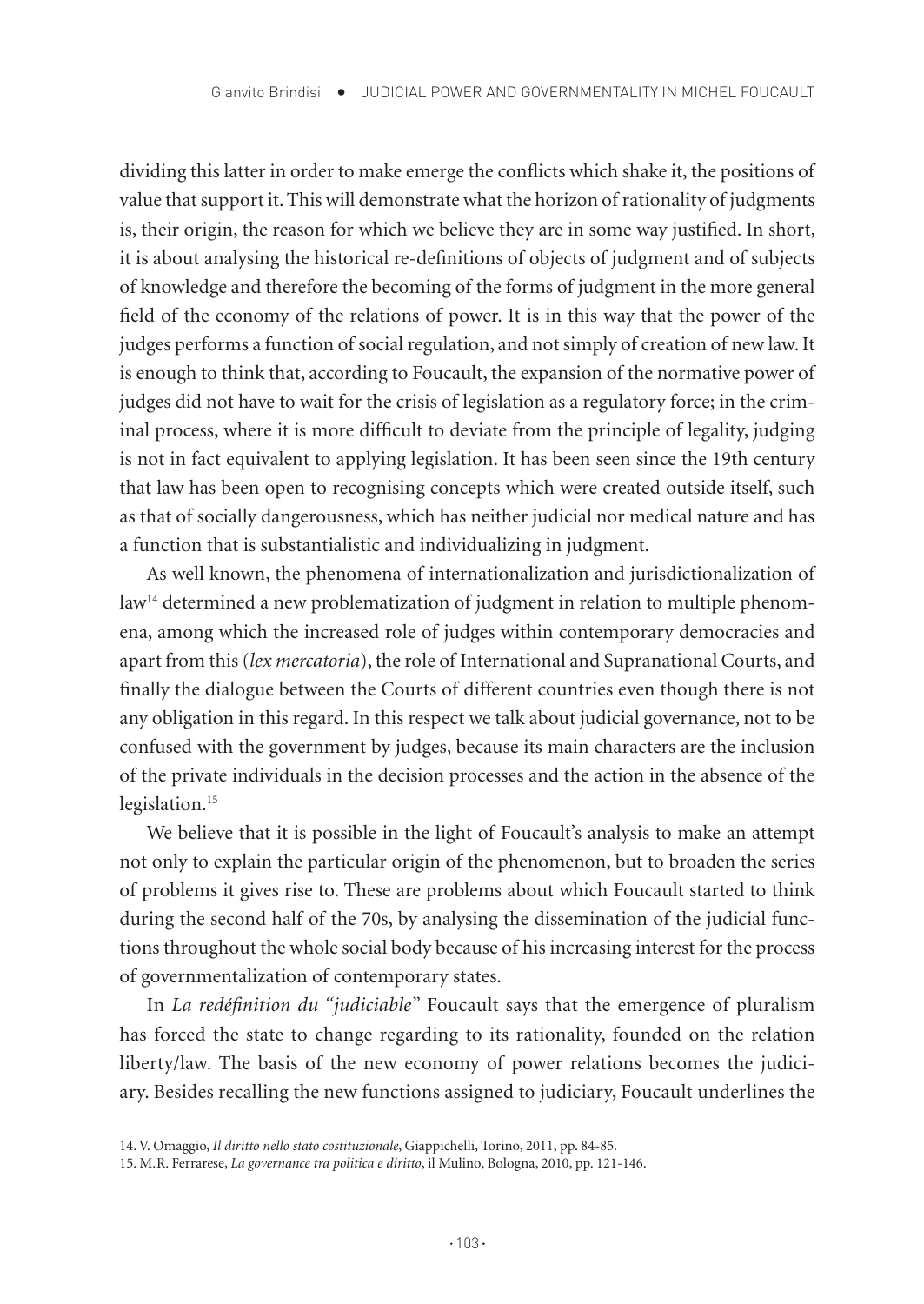presence of judges in new bodies which are not exactly judicial whose functions of control within fields previously subtracted from the judicial sphere are multiplied. It is enough to think about the Authorities, institutions between the executive and the judicial branch having the task of controlling information, privacy, consumption, the relations between individuals and administration, etc. The creation of new fields of intervention for the judiciary determines a transformation of its rationality because, besides defining a division between lawful and unlawful beginning with legislation, it will also make further divisions, such as that between truth and falsehood, between what is physiologically good and physiologically harmful etc., without a code of reference. In short, the judicial institution has increasingly a regulatory function. And the protection functions have gradually turned not towards the individuals or the species, but towards the vulnerable behaviours and in view of the optimum of the social functioning, i.e. towards the protection of population from the pathological distortions of the complex system in which we live. The element characterizing the judicial decision becomes the establishment of this optimum, that is stated starting from the legislative activity which other knowledge exerts within it — what invalidates the Kelsenian paradigm of the qualification of facts and marks the belonging of judicial judgment more to the sphere of 'is' than the sphere of 'ought', in an inversion of relations between prescription and reality.<sup>16</sup> It is therefore true that liberal governability, which limits itself in relation to the naturalness of phenomena (population, market) which it asserts to know,17 has progressively purported that it was the judicial field which sets the limits to the power and guarantees an effective government. The judge stands, in fact, as the holder of a certain number of truths on the optimum of freedom and security for the defense of the population against dangers, as the guardian of rights against the power, and as a public service to arbitrate the conflicts of a market society. For this Foucault has included the functioning of judges in that psychological and cultural correlate of liberalism which is the danger.<sup>18</sup>

This transformation of the 'judiciable' constitutes a new agreement between the state and citizens: no longer is it the warranty for peace within national frontiers, but protection from everything which might be a factor of uncertainty and risk. This has been revealed in Foucault's time, and it is also shown nowadays, threatened by both the

<sup>16.</sup> See S. Chignola, "*In the shadow of the State. Governance, governamentalità, governo*", in G. Fiaschi (ed.), *Governance: oltre lo Stato?*, Rubbettino, Soveria Mannelli, 2008, pp. 117-141.

<sup>17.</sup> M. Foucault, *The Birth of Biopolitics. Lectures at the Collège de France (1978-1979)*, Palgrave Macmillan, Houndmills, 2008, pp. 24-25.

<sup>18.</sup> Ibid., pp. 70-71.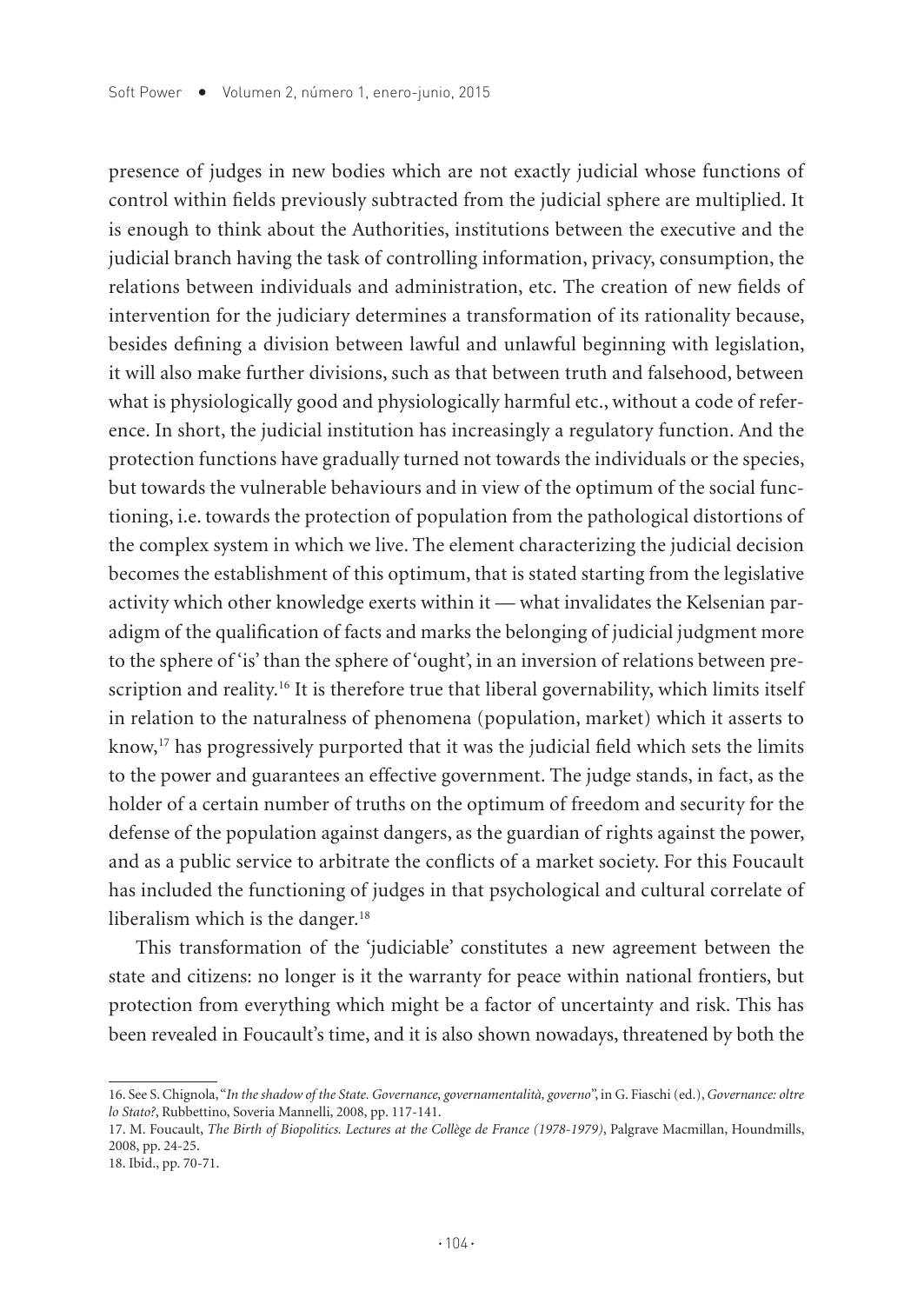terrorist menace and by the fact that protection is a permanent exception regarding  $laws<sup>19</sup>$ 

But in reality it is all the mechanics of the order that has been affirmed in the West to have led, according to Foucault, to a transformation of the fields of intervention of power and of the forms of experience, in virtue of which the extra-legal intervention of power is not perceived as an abuse, but as a "thoughtful attention." As the law cannot interfere on every occasion in which the woof of daily life is torn apart by a single exceptional event, security requires a saving power and authorizes a permanent state of exception. Such a state is required by forms of subjectivation that live life as a factor of danger, and in neoliberalism also as human capital to put in value, as they have internalized the enterprise form and evaluate (and evaluate themselves) through performance parameter.

In other words, the 19th and the 20th centuries have seen the affirmation in the West of an economy of power relations which is not based on the creation of a juridical architecture, but on a mechanics of the order $20$  where also judicial power is introduced. We can assume that if today at an international level we talk about global order it is because within state systems judges are no longer required to apply laws but to produce social order.

Through the consolidation of a disciplinary justice, of a justice for social defence having the task of determining, before code violation, an undetermined real danger, there is the progressive affirmation of a judge who is the creator of law also having a promotional attitude, but most of all there is the transformation of our forms of experience, of our self-perception of damage and responsibility, which nowadays can be potentially extended to everything — also because of the transformations of the constitutional state, of which Carl Schmitt and Ernst Forsthoff have underlined criticalities in relation to the bellicose logic of values.

If what we have said is plausible, then we can argue that the loss in the regulatory capability of the legislation, the request for security and norms and the fact of acting as a substitute for the political are an effect, not a cause, of the increase of the judicial 'offer', that is to say of the 'decision' of the West to govern pluralism through re-functionalising of the judicial power. Since modernity, the judicial power has found itself to benefit from a certain condition of acceptability and belief, and has found room in a logic which has allowed an imitative spreading of it, as Gabriel Tarde would have said,

<sup>19.</sup> M. Foucault, *La sécurité et l'État*, in Id., *Dits et écrits*, Gallimard, Paris, 1994, III, pp. 383-388.

<sup>20.</sup> M. Foucault, *Technologies of the Self: A Seminar with Michel Foucault*, p. 166.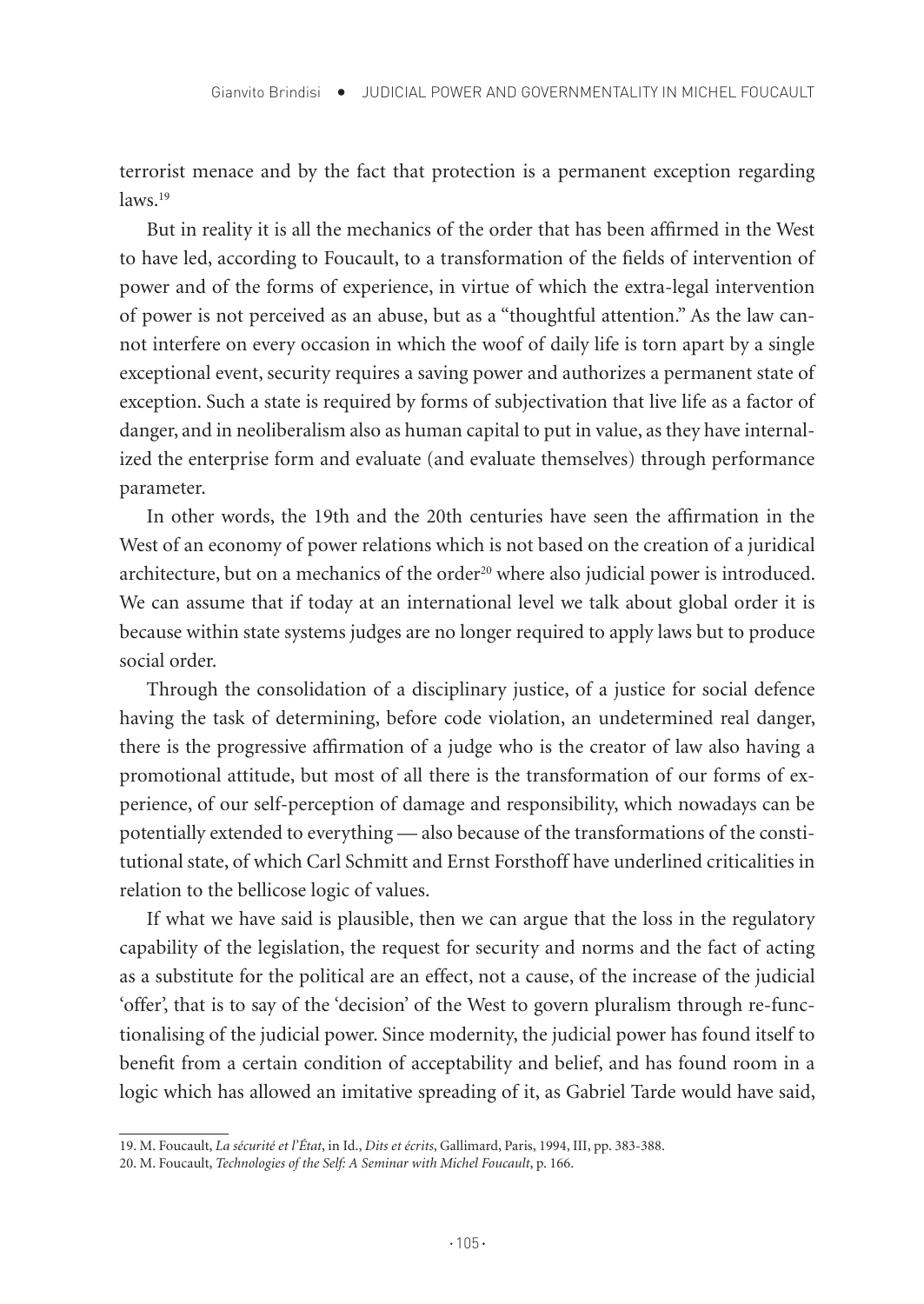up to such a global level which in turn has determined the transformation of the logic itself, as we will try to show.

As it is clear, Foucault does not argue on the classical terms of the debate concerning the government by judges (founded on their capacity of creating law or on their lack of democratic legitimacy), and obviously he could not predict the global transformations of judiciary power, i.e. what is currently called judicial governance. Undoubtedly, this is different than the government by judges, not only quantitatively (because of the growth of the power and of the cases in which the judges intervene), but also qualitatively, because it includes new subjects in the decision process and acts in absence of law.

This does not prevent us, however, to use profitably Foucauldian categories to reinterpret the government by judges, and to interpret the judicial governance recognizing in it forms of continuity in the perspective of governmentality.<sup>21</sup> If in fact we attribute to the idea of government a wider semantic spectrum, with Foucault we can rewrite the concept of government by judges extending it to the ordinary jurisdiction and to the quasi-judicial powers, as these have contributed in production of social order in a complex relationship with other powers, knowledge and forms of normativity that have been strategically related. Government by judges and judicial governance can then be framed in the common horizon of the judicial governmentality, that is the way through which judicial power integrates power technologies and produces social order beyond its fundamentals, i.e. legal and constitutional architectures. It is in this sense that one can say that the judges and the quasi-judicial powers govern, since they have a constituent power and they are able to lead the conducts, *omnes et singulatim*.

## **Cases of Judicial Governmentality**

### The Global Prominence of Judicial Power

We believe that the above-mentioned problems have taken on such an importance as to change the horizons of international rationality. And we can affirm that in a certain way the logic of the relation between judicial governmentality and global order

<sup>21.</sup> On the relationship between governmentality and governance, see S. Vaccaro, "Governança e governamentalidade", in N. Avelino, S. Vaccaro (eds.), *Governamentalidade segurança*, Intermeios, San Paolo, 2014, pp. 43-58. See also G. Borrelli (ed.), *Governance*, Dante & Descartes, Napoli, 2004.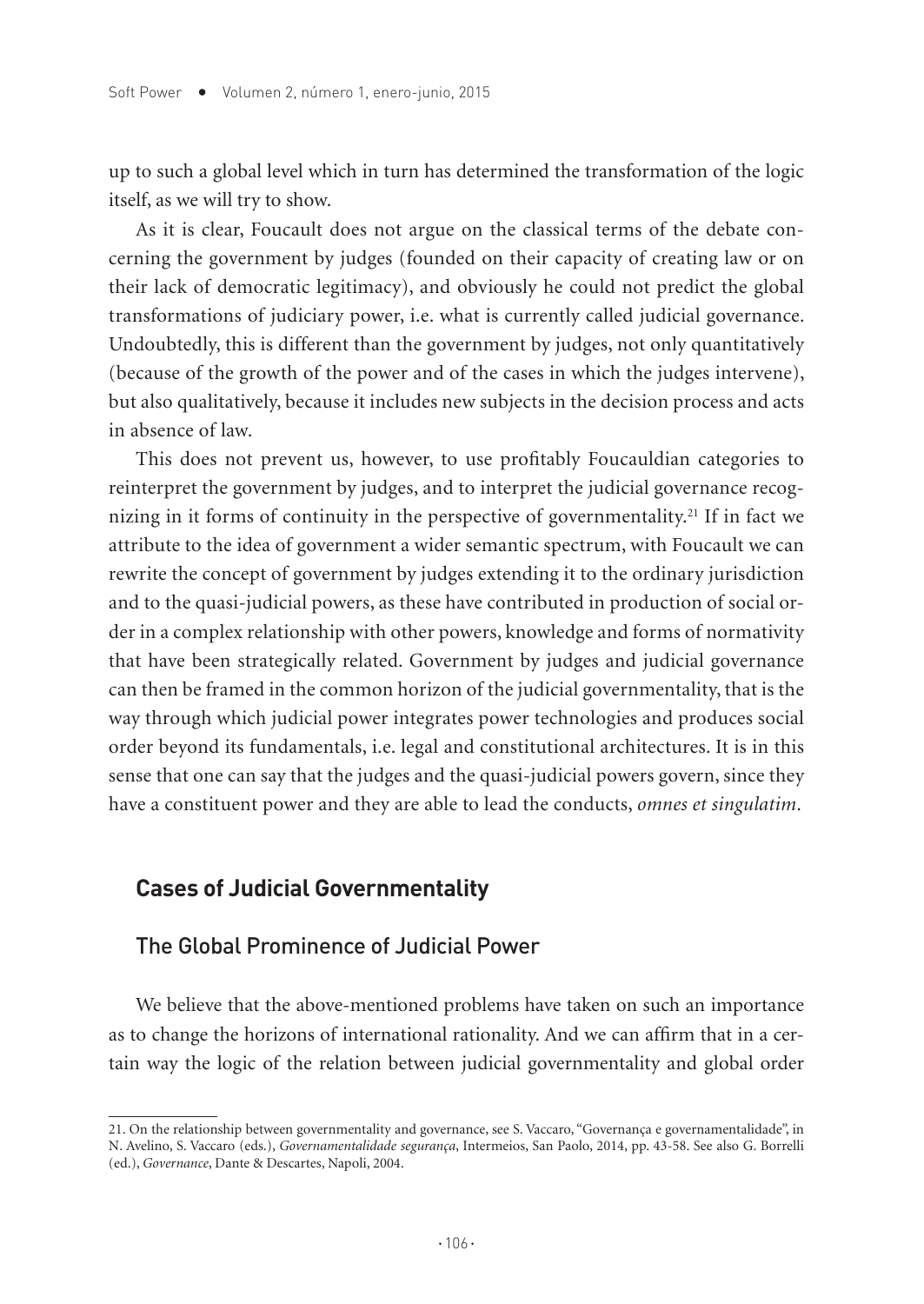repeats in a different form the relation between judicial power and democracy, as well as between judges and law, within national systems. The importance of non-state entities in international relations, and therefore the crisis of international relations formalized around states, repeat the emergence of forces and contradictions which have determined the transformation of rationality of the modern state. In fact, as the judicial power falls within the forms of government of pluralism within state systems, it also falls within global governance. Moreover, the deterioration of international legality and the absence of the predictability of decisions due to the supremacy of international tribunals in the formulation of criminal norm (as it happens in the ad hoc Courts) repeat the deterioration of the principle of legality in state systems. There is, then, another reason, which is very elementary: not only we had already a transnational expansion in the processes of judicial governmentalization of the national systems (because of the phenomena that they intended to govern), but the same governmentality that is based on the risk purports to overcome frontiers.

Remaining on an international level, international judges have also created a new category of crimes (crimes against peace, war crimes and crimes against humanity created by the Court of Nuremberg), and nowadays they play the role of law-makers in the formulation of criminal norm, $22$  and in this way they create and define forever international law, with the risk of a normative confusion also with reference to the definition, which is absent, of the function of punishment.23 Making up to Foucault's critique to Hobbes, particularly in the international field the transformations of the judiciary are a continuation of war with other means. As it is known, the punishment of war criminals in the Nuremberg and Tokyo trials was a continuation of the war in a juridical form, and such a politicalness is also present in the ITCY. Danilo Zolo has shown that the judicial profile of international courts has always been overshadowed or by the overlapping of military logic or by an ideological identification of their judging and examining members with the values and the expectations of Western countries, and has recognized in it a political justice in which the criminal process performs extra-judicial functions such as the stigmatization of the enemy or the expiatory sacrifice.<sup>24</sup> For these reasons we believe we can subvert, again with Foucault, within the international context, the Clausewitz formula, and state that international

<sup>22.</sup> A. Esposito, "La définition des crimes et le rôle du droit comparé: comment les juges comblent les lacunes normatives", in E. Fronza, S. Manacorda (eds.), *La justice pénale dans les décision des tribunaux ad hoc*, Dalloz-Giuffrè, Milano, 2003.

<sup>23.</sup> R. Henham, "The Philosophical Foundations of International Sentencing", in *Journal of International Criminal Justice*, 1, 2003, pp. 64-85.

<sup>24.</sup> D. Zolo, *Invoking Humanity. War, Law and Global Order*, Continuum International, London-New York, 2002.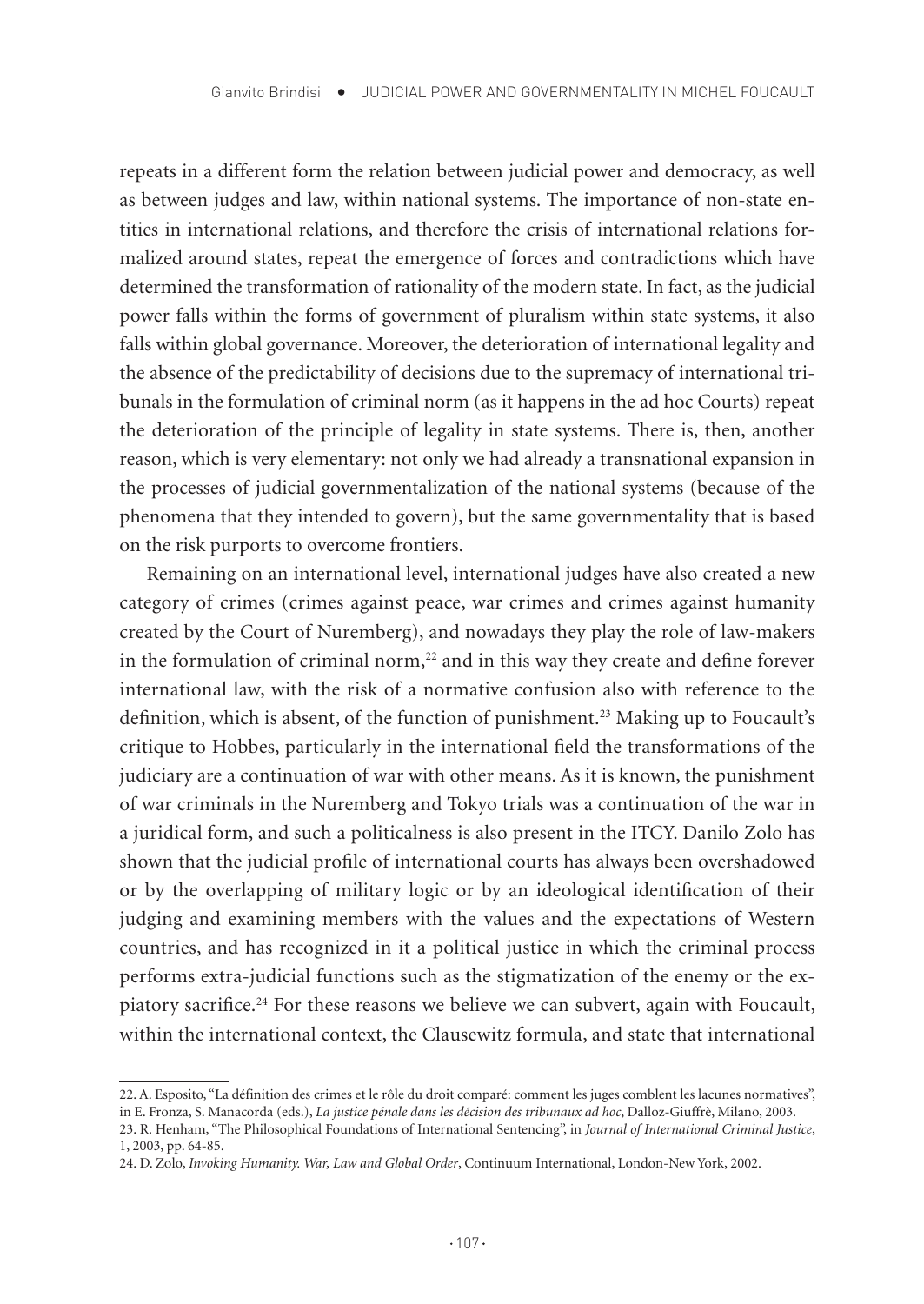courts are the continuation of global civil war with other means. The new role of judicial truth implies a tribunalization not only of politics but of history itself.

On the other hand, judicial power is also one of the foremost players of supranational and transnational law. Considering the first aspect, the institutional architecture of the European Union was mostly created in a "judicial way" of creation of rules, as is attested by the leading role of the European Court of Justice. But see also the European Court of Human Rights — where the states can be sued by their own citizens — and its consequent repairing role, also starting from its dialogue with foreign courts. As far as the transnational law is concerned — leaving apart the transnational judicial dialogue which is going to be examined soon —, just remember that on this level judicial power is a regulatory actor of commercial relations. Especially in this context a global market of law has been constituted, where there is a huge presence of private subjects that threatens to turn justice into a private good, serving an efficientist logic. In addition, due to the phenomenon of the forum shopping, the consumer of the law becomes the arbiter<sup>25</sup> — what constitutes a sort of self-regulation.

And finally, through the Foucauldian point of view, judicial power is one of the foremost players of security governance. In fact, the European judicial network is being created only after the police network, and even at a global level a world cooperation network is being created in view of security against terrorism, without the existence in both cases of an European or a global criminal law. Even while recognizing in terrorism itself the problem of the security state, Foucault was worried about the fact that we were entering a regime in which fear and security increase one another. And also today, just like in the 19th century, after 9/11 the criminal is equalized to the enemy who fights against society, and fear is produced in relation to terrorism so that populations accept the agreement for security. Such an agreement has return effects in governing individuals, which use rights as an instrument for demands but accept without too many scruples the creation of a buffer (dangerous classes, rogue states, clandestine immigrants). As a matter of fact, in the domestic context the fight against terrorism is transformed into a selective criminal justice, into a war against immigration: the greater biopolitical interest in the life of vulnerable population is reflected in a thanato-political interest in the exclusion of danger, a sign of which is the current international criminalization of clandestine immigration.<sup>26</sup>

<sup>25.</sup> A. Garapon, *La Raison du moindre État. Le néolibéralisme et la justice*, Odile Jacob, Paris, 2010, pp. 189-196. Also, see D. Bifulco, "Il potere giudiziario", in F. Angelini, M. Benvenuti (eds.), *Il diritto costituzionale alla prova della crisi economica*, Jovene, Napoli, 2012, pp. 359-374.

<sup>26.</sup> In 2009, for example, an Italian Parliamentary Bill on security wanted to oblige doctors to report clandestine immigrants who asked for medical services to the judicial authority. Nowadays in Italy there is an administrativization of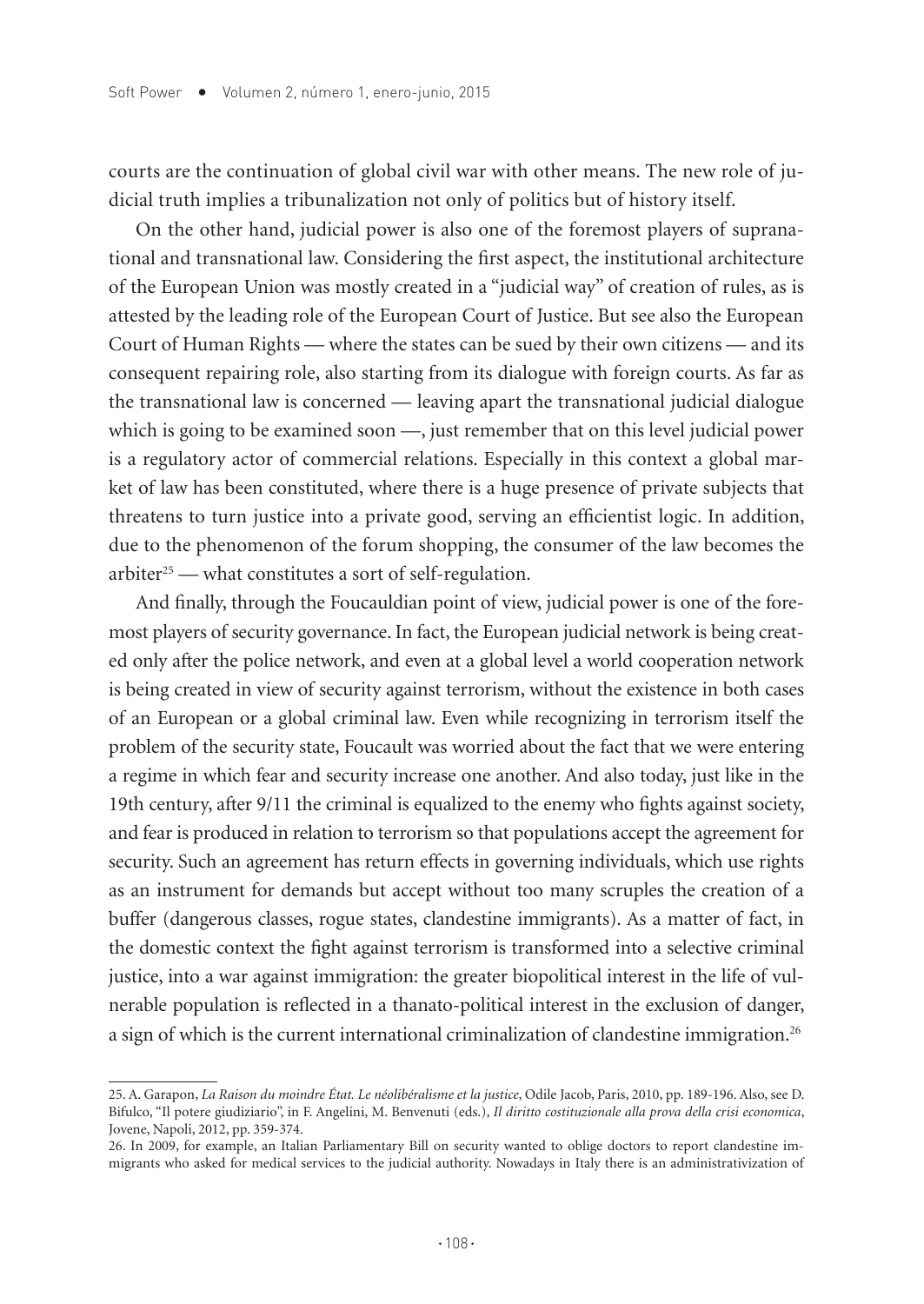#### Transnational Judicial Dialogue and Knowledge

As it was said before, in the passage from modernity to contemporaneity the operativeness of the concept of law was neglected in favour of an endless modulation of law or of an acting in absence of it. This is what happens in that dialogue which is developed without a normative context and through more or less informal practices, that is to say in the dialogue between Courts of different countries, which might justify their decisions beyond the word of the legislator, by using arguments or by citing foreign sentences. Recalling foreign sentences or supranational courts strengthens in fact the independence of national judges, which is sometimes condemned for its potential abuse in relation to sovereign political choices or praised for the extension of the protection of human rights.

Now, even though the logic of human rights is pervading, rights as well as values are not worth for themselves, but as they are continuously re-evaluated. As a consequence it is necessary to be able to look at the practices of power and the technologies which constitute the substratum of values re-evaluation. For this reason, we will try to enunciate the problems put by such a practice in relation to the role of values and the knowledges which intervene in the global judiciary context.

In fact, the transmigration of values at an international level through judges $2^7$  is often under discussion but, as it was said, a value is one thing and another is the way to make it real. A same principle, a same value, and even a same juridical norm do not say anything on their own realization and may be historically defined in different ways, because there are forces which give them an interpretation and forms of subjectivization which structure themselves through these interpretations. It is therefore necessary to see how values are re-evaluated, in relation not only to interpretative techniques of judges but also to the way in which knowledges come into play in the definition of the objects of judgment.

Maybe the dialogue between the Courts might be as long as there is a horizon of governmental rationality which regards the knowledges which contribute to the definition of judgment. If for instance, in a case of end of a life, the Italian Court of Cassation<sup>28</sup>, without decrees by the legislator, could recall the ECHR, the New Jersey Supreme Court,

judiciary in relation to migrants, with a *legal presumption of dangerousness* (reversal of its original function of individualization) in case of judicial denunciation.

<sup>27.</sup> See B. Markesinis, J. Fedtke (eds.), *Judicial Recourse to Foreign Law: A New Source of Inspiration?*, UCL Press, London, 2006. 28. Cort. Cass. Sez I, sent. n. 21748, 16 october 2007.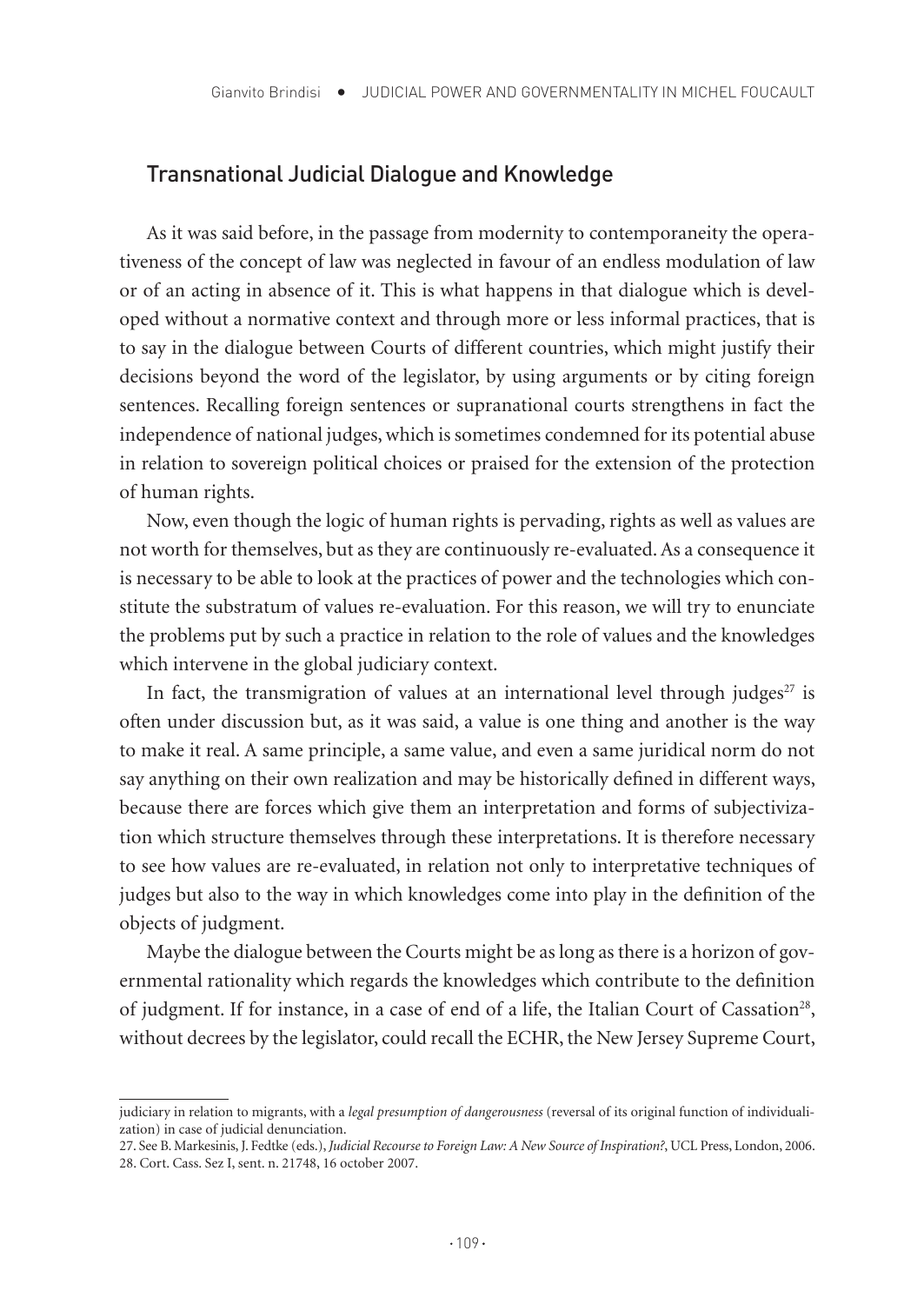the *Bundesverfassungsgericht*, or the House of Lords, it was because there is an horizon of medical knowledge to which the judicial decision is subject, that of reaching an irreversible situation recorded according to the current technological possibilities.

The current neoliberal governmentality is on the other hand characterised by a constant concern for managing life and human capital, which has modified the same knowledge of the psyche. As it has been anticipated, it is referred to the logic of the optimum, to the growth of the operating capacities of the subject through the interference on its behaviors.<sup>29</sup> The number of psychopathological entities has multiplied, getting to include the field ranging from invalidating psychotic forms to the conditions of temporary indisposition. Every behaviour associated with anxious states has become potentially risky, and each antisocial, compulsive or aggressive behaviour has become prodromic for possible psychopathological evolutions and liable of therapeutical intervention.30 The partition between normal and pathological became therefore less clear (continuous update of the DSM), and the change in the direction of a greater fluidity of medical forensic discursivenesses is probably one of the reasons why Italian Supreme Court<sup>31</sup>, for example, has recently complied with that of other European countries, recognizing personality disorders as causes to prevent the imputability of the subject. Disorders of personality, meant as the incapability by the subject to manage his or her own capital, became subjective matters which can be judged within the criminal field, with the possibility for psychiatry to intervene also at the level of the smallest distortions of the behaviour, and with the possibility for the judiciary to extend punishment to elements which are not included in any criminal code.

## Governmentality and Security

On the criminal policies aspect, it is a progressive development of importance of the power technologies and of the predictive knowledge, from the statistic point of view (actuarial practices)<sup>32</sup> and today from the genetic one (*homo neuronalis*), in order to achieve the so-called selective incapacitation and to prevent the social dangerousness. This is the dominant function that qualifies the current governmentality. The bio-informatics has

<sup>29.</sup> See D. Tarizzo, "Dalla biopolitica all'etopolitica. Foucault e noi", in *Nóema*, 4,1, 2013, pp. 47-50.

<sup>30.</sup> M. Bertani, "Postfazione", in M. Foucault, *Discipline, poteri, verità*, Marietti, Genova-Milano, 2008, p. 258.

<sup>31.</sup> See Cort. Cass., Sezioni Unite Penali, sent. n. 9163, 8 march 2005; Cort. Cass., Sez. I, sent. n 16574, 3 may 2005, which recalls decisions and legislation of various European countries.

<sup>32.</sup> See B.E. Harcourt, *Against Prediction: Profiling, Policing in an Actuarial Age*, Chicago University Press, Chicago, 2007.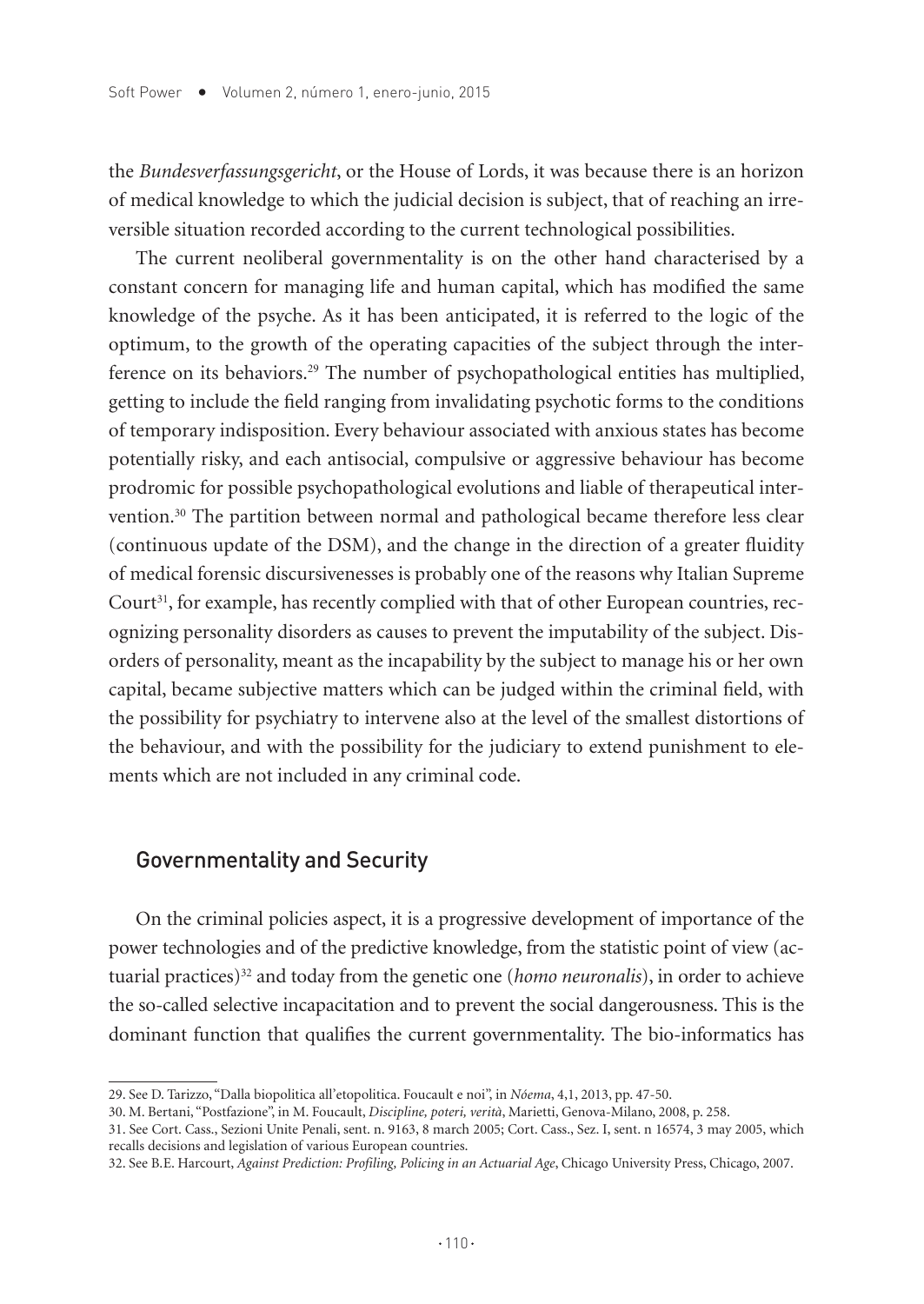already created a new horizon of reality that can transform the way of understanding of themselves and others, a new horizon of experience of biological knowledge.<sup>33</sup>

In this horizon the subject speaks without speaking and is known who he is without the verbalization of who he is.<sup>34</sup> Nevertheless it is true that this type of discoursivity has not arrived yet to dominate judicial opinions, as Nikolas Rose maintains, although this biological conception of the person is becoming common-sense, and it will have a great value in determining the punishment, starting from the principle of the protection of society, as Rose himself argues.<sup>35</sup> So if you think about the current passage from the *homo psichologicus* to the *homo neuronalis* which is shaping the new techniques developed by predictive medicine, that can attribute the deviancy to a genetic or neuropsychological deficit, and if you think about their extension to the criminal field, it will not be difficult to imagine a dangerous society of control which will totally re-define our games on the truth and the false.

Through this new technological horizon, justice is inserted in an economy of power based on control, considering also the importance assumed by electronic surveillance, which has the task to identify and track the individuals, or the big data profiling activity, which proceeds in direction of a preventive surveillance.

Theoretically, it cannot be excluded that these technologies can determine a new evidence of punishment and a function exclusively regulating the justice,<sup>36</sup> except that imprisonment is increasing all over the Western world.

It can be observed, however, that, as the disciplinary technologies were designed to transform life into labor force and they posed an equivalence between form-prison and form-salary, today's technologies of the controlled society have the task of optimizing work performance through the control and they establish a regime of truth and power in which to the financial flow corresponds the traceability of the individual, just like the goods. It is not about only to withdraw the time from the subject and to discipline him, but to make him circulate in the most efficient way, marking out his route. Though there is a qualitative transformation of the regime of power and truth which has determined new forms of subjectivity, it remains the function of management and differentiation of the 'illegalisms' belonging to all the aforementioned technologies.

<sup>33.</sup> See F. Ewald, *Assurance, prevention, prediction… dans l'univers du Big Data*, Rapport pour l'Institute Montparnasse, Paris, 2012, p. 67.

<sup>34.</sup> In a different sense, even the utopia of the inquiry has stopped to rely on the word of the subject, turning to a confession of things. See G. Wajcman, *Les expert. La police des morts*, Puf, Paris, 2012.

<sup>35.</sup> N. Rose, *The Politics of Life Itself. Biomedicine, Power, and Subjectivity in the Twenty-First Century*, Princeton University Press, Princeton, 2007, pp. 234-235. See also K. Veitch, *The Jurisdiction of Medical Law*, Ashgate, Aldershot, 2013.

<sup>36.</sup> See V. Gautron, J.-N. Retière, *Le traitement pénal aujourd'hui: juger ou gérer?*, in *Droit et Société*, 88, 2014, pp. 579-590.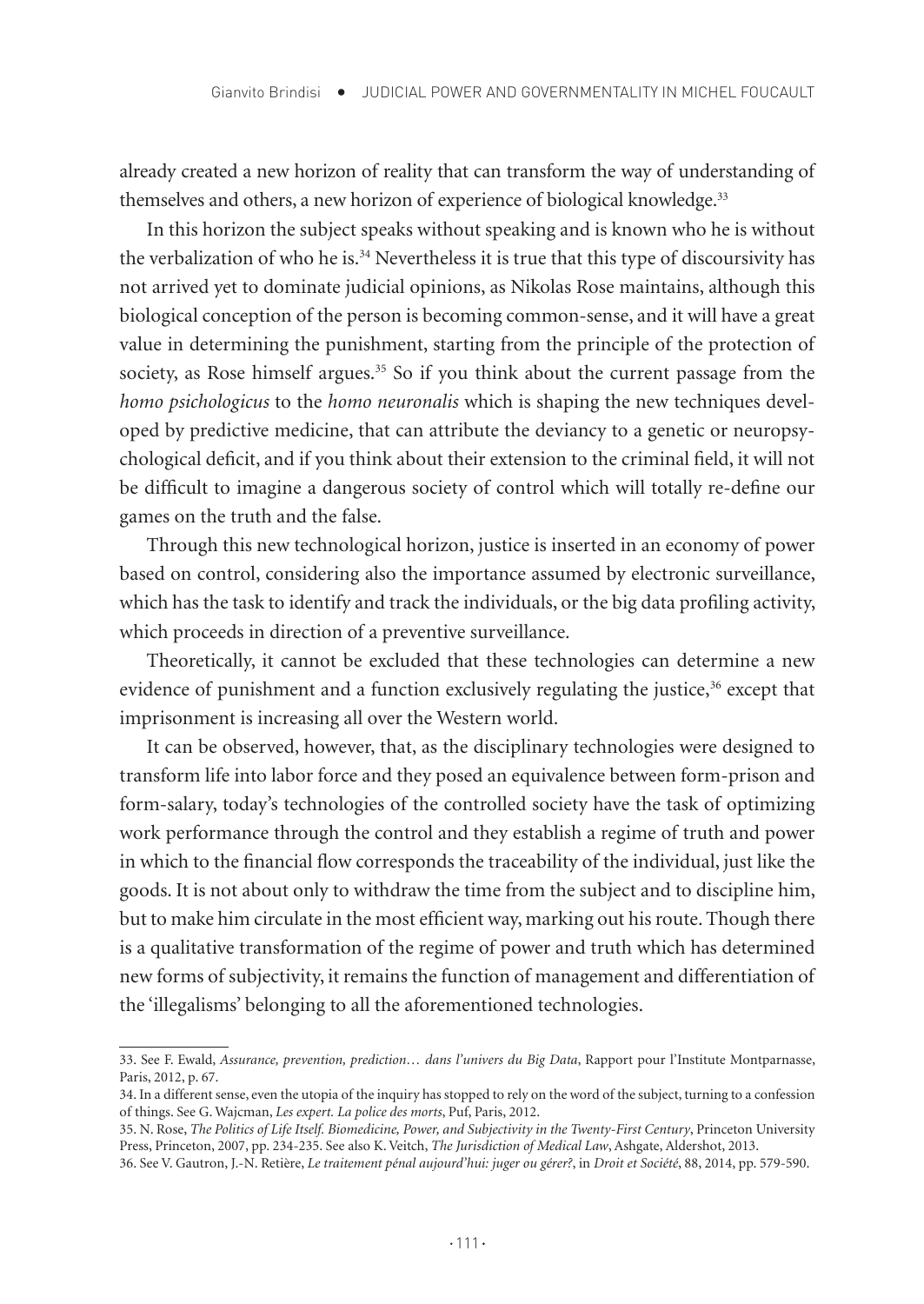#### Cultural Governance

Another aspect of judicial governmentality which is worth mentioning due to its effects of power and knowledge is related to the governance of cultural differences and to the judicial multiculturalism. Despite the judicial practices which recognize the value of the cultural defense have an overall rationality, the judicial space shows that the unity of legal orders has weakened, and that the judges have become actors of the cultural mediation. If it is possible to recognize in the process a form of heterotopia (i.e. a space where a plurality of different spaces, times, knowledge and powers are represented), and if one adopts an irenic image of judicial multiculturalism, it would be affirmed that into the judicial space the plurality of the world can find expression and composition. Nevertheless, not the best expressions in each culture are being compared in the judicial heterotopy, but the more problematic: singular practices, suffering voices, lives dragged under the gaze of the judge, in a game of power.

Now that the cultural sphere has become a judgeable subjective matter, the judges may get to establish what is culture and what is not. But behind every description of a culture hides a judgment on that same culture, a judgment that defines, as Pierre Bourdieu could say, the legitimate form of that culture, consequently producing numerous exclusions. The recognition of the legitimacy of a cultural practice contributes to determine the perception of self and others (especially in relation to the position of the non-citizens that count for nothing in the legitimate political field), and it constitutes the misrecognition, the negation — in the Freudian sense — of its arbitrary. In this context, the judge is a political actor of primary importance as he can achieve progressive or regressive, identitary or differential policies, according to the optimum of the social functioning.

Furthermore, as several scholars have shown, the reason that leads many judges to recognize the validity of the cultural argument in culturally motivated crimes is not the perception of diversity as a public good, but the belief that the subject has acted under the pressure of uncontrollable cultural inputs that have reduced its consciousness.<sup>37</sup> And for this reason, it is claimed that it is necessary to integrate the psychological and anthropological knowledge. So, it is not a coincidence that the anthropological expertise asks the subject to tell the truth about himself, to give an account of his biography.

The activity of partage of the judge risks therefore to favor management practices of the population, because his decision may be part of a political practice of integration

<sup>37.</sup> I. Ruggiu, *Il giudice antropologo*, Franco Angeli, Milano, 2012, p. 201.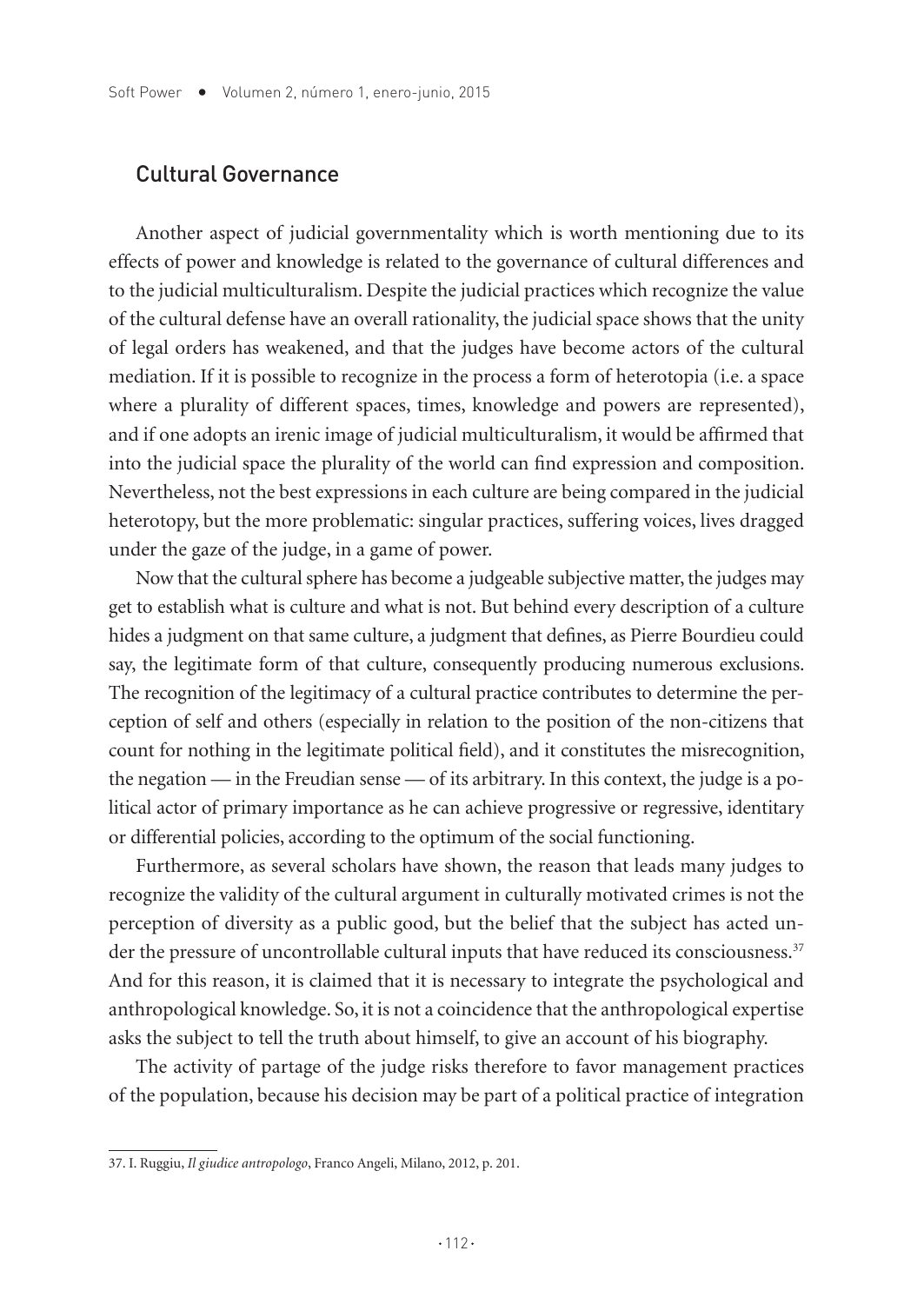that manages movements of good and bad diversity.<sup>38</sup> And the legitimation of cultural profiling induces the danger of the inferiorization of a culture and gives legal value to an imaginary construction of the other as guilty in his own way of being.

#### **Conclusions**

On the light of the above, judicial governmentality is part of a global governmentalization process and it performs its primary task of government of flows through a selective activity directed towards the definition of the social optimum, in relation to the criminality, to the market, to the rights, to the relationship between cultures etc. The judiciary works in an heterogeneous logic which does not turn into homogeneity,<sup>39</sup> according to the lines of privatization (forum shopping, arbitration), administration (authorities), constitutionalization (national, supranational and international courts) and expertization of judgment.

And especially this last line in the Foucault's point of view assumes a great importance. The judicial judgment interacts indeed strategically with operating knowledge which has no longer the function to tell the rule, but to say the optimum and to optimize the performances (of the state, of the individual, etc.). In both cases, the scientific knowledge doubles the object of justice and gives it a new form of reality. This fact modifies the comprehension of ourselves and others: if in disciplinary society the subject evaluates and evaluated itself through the grid of intelligibility of the norm, today it does so through the grid of intelligibility of the optimum. In this way, it goes from a judgment of normality and a form of interiority based on the norm to an optimization judgment and a form of interiority based on the enterprise, which will lead to the stigmatization not of the abnormals, but of those who "will not, for whatever reason, adopt an active, informed, positive, and prudent relation to the future".<sup>40</sup>

This contamination with knowledge stands like the foundation of the truth of the judgment, and hides the politicalness of the decision, as well as of the truth. Although the knowledge makes apparent the datum of the world as natural, we know that the datum is always produced by a certain treatment, and that the perception is always

<sup>38.</sup> A. Lentin, G. Titley, *The Crises of Multiculturalism. Racism in a Neoliberal Age*, Zed, London, 2011. See also S. Mezzadra, B. Neilson, *Border as Method, or, the Multiplication of Labor*, Duke University Press, Durham, 2013.

<sup>39.</sup> A. Tucci, "(Dis)aggregazioni", in A. Tucci (ed.), *Disaggregazioni. Forme e spazi di governance*, Mimesis, Milano-Udine, 2013, p. 11.

<sup>40.</sup> N. Rose, *The Politics of Life Itself*, p. 25.